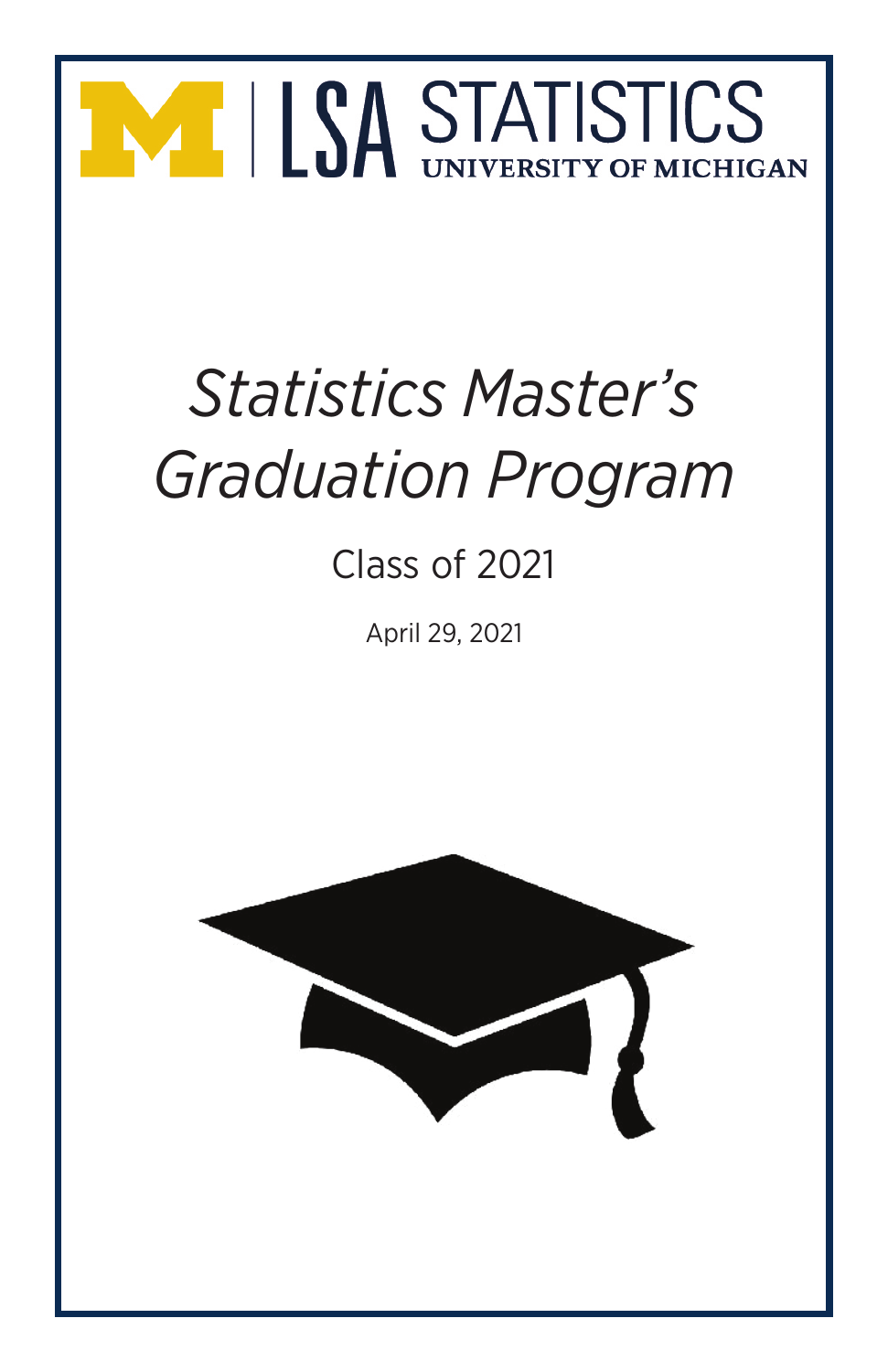## **PROGRAM**

#### **Welcome**

Prof. Liza Levina, *Department Chair*

#### **Remarks**

Prof. Long Nguyen, *Master's of Applied Statistics Program Director* Prof. Tailen Hsing, *Master's of Data Science Program Director* Prof. Xuming He, *Invited Faculty Speaker* Prof. Jeffrey Regier, *Invited Faculty Speaker* Prof. Ji Zhu, *Invited Faculty Speaker*

#### **Awards**

**Acknowledgment of all Graduating Students**

CONGRATULATIONS GRADUATES!

The Department of Statistics is excited to congratulate our graduating students on the successful completion of their programs!

We wish you all the best in your future endeavors and hope you will keep in touch!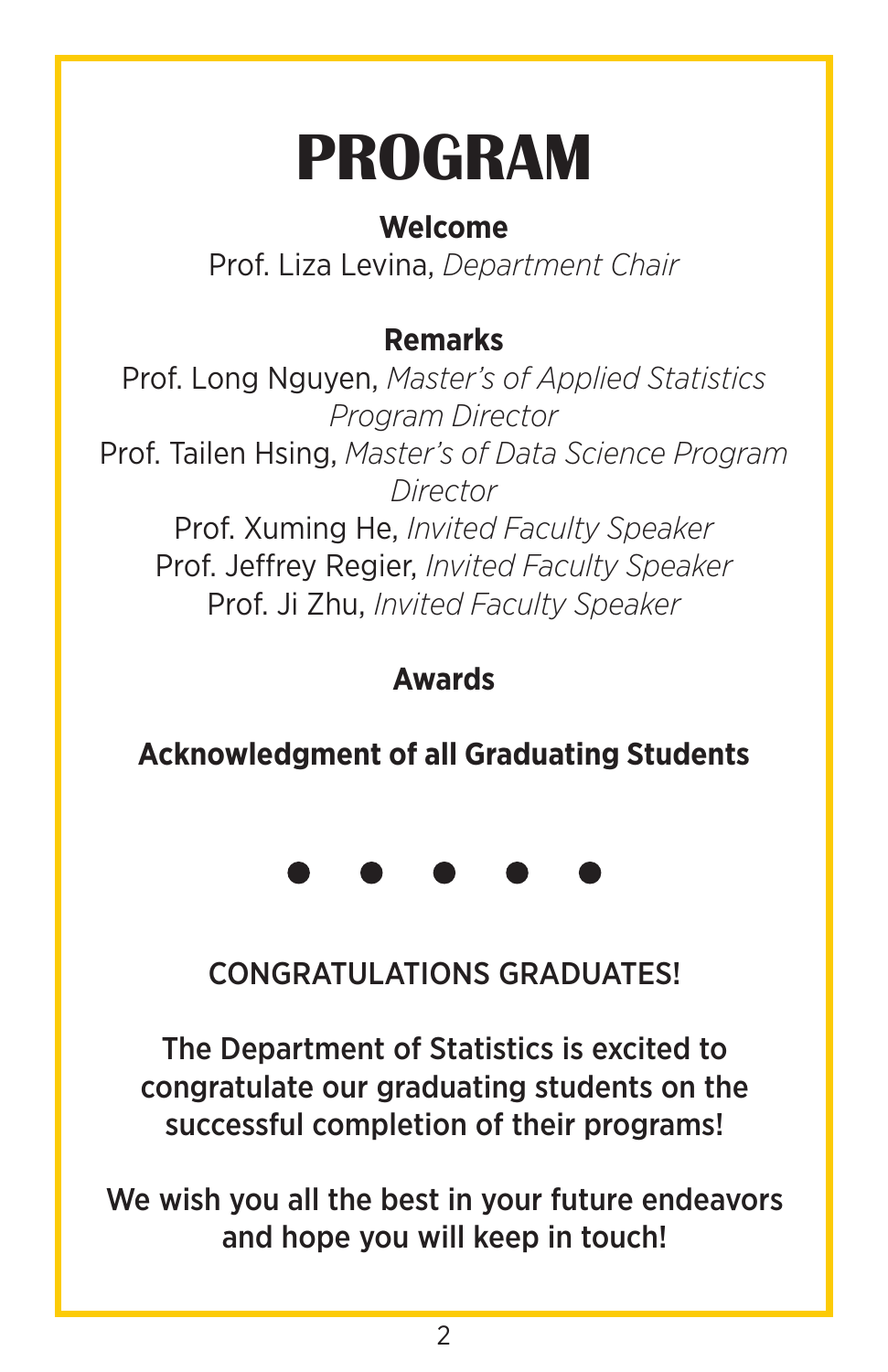

#### **DEPARTMENTAL STUDENT AWARDS**

#### **Outstanding Graduate Student Instructor Awards**

Katherine Ahn Ajanae Bennett Simon Fontaine Moritz Korte-Stapff Vincenzo Loffredo

#### **Outstanding Graduate Student Instructor Honorable Mentions**

Kali Aloisi Anna Billiard Josh Zimmer

#### **Outstanding Graduate Student Instructor Team Awards**

Alex Shen and Eli Shumpert Hu Sun and Songkai Xue

#### **Outstanding Graduate Student Instructor Team Awards Honorable Mention**

Karen Wang and Vincenzo Loffredo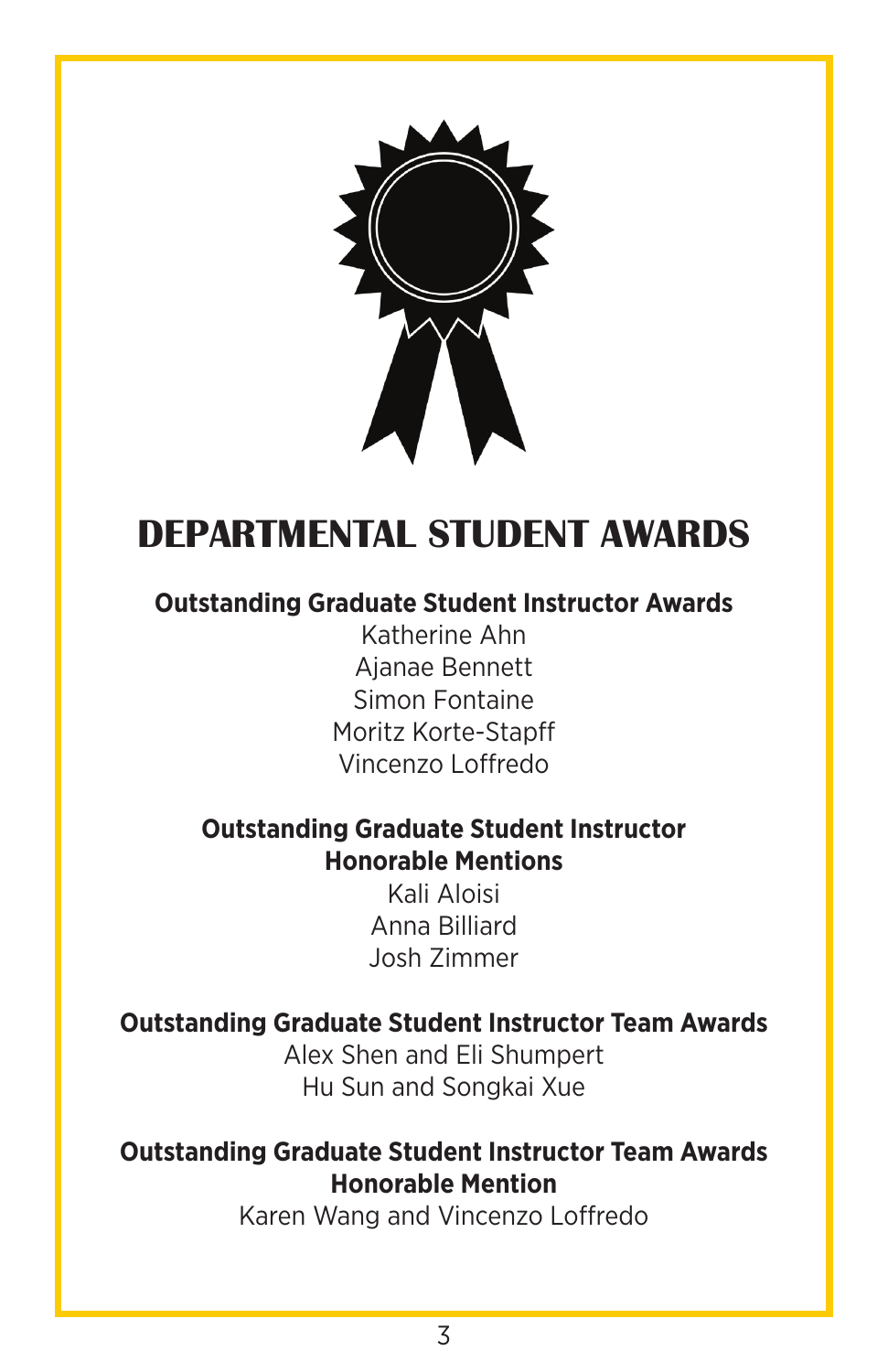#### **MASTER OF SCIENCE IN APPLIED STATISTICS**

Katherine Ahn Kali Aloisi Bei An Marco Anibal Arriola Moscoso Ajanae Bennett Anna Billiard Zhijun Cai Xiaolin Cao Loc Cao Bingxu Chai Lunhui Chen Yan Chen Yinuo Chen Jingxian Chen Keyu Chen Tianqi Chen Yichao Chen Daxuan Deng Varshant Dhar Jiayuan Dong Ryan Duncan Zhilan Fan Haonan Feng Yilin Feng Thomas Fiore Isabella Gierlinger Hao He Zhilin He Eric Hernandez-Montenegro Zhijun Hua Zheng Jing Suppapat Korsurat

Moeki Kurita Jingyi Li Chuwen Li Enhao Li Huayu Li Wenjing Li Diana Liang Ting Wei Lin Lee-Yang Lin Kai Liu Benhan Liu Bowen Liu Shichao Liu Tianci Liu Yuyao Liu Yue Liu Jingyan Lu Ming-Chen Lu You Lyu Xiru Lyu Shikha Marwah Weijie Pan Xinyang Qi Xiaohan Qiu Benjamin Rappoport Yanhan Si Ziyi Song Xinghua Tao Yutao Tu Ningyuan Wang Qifan Wang Tian Wang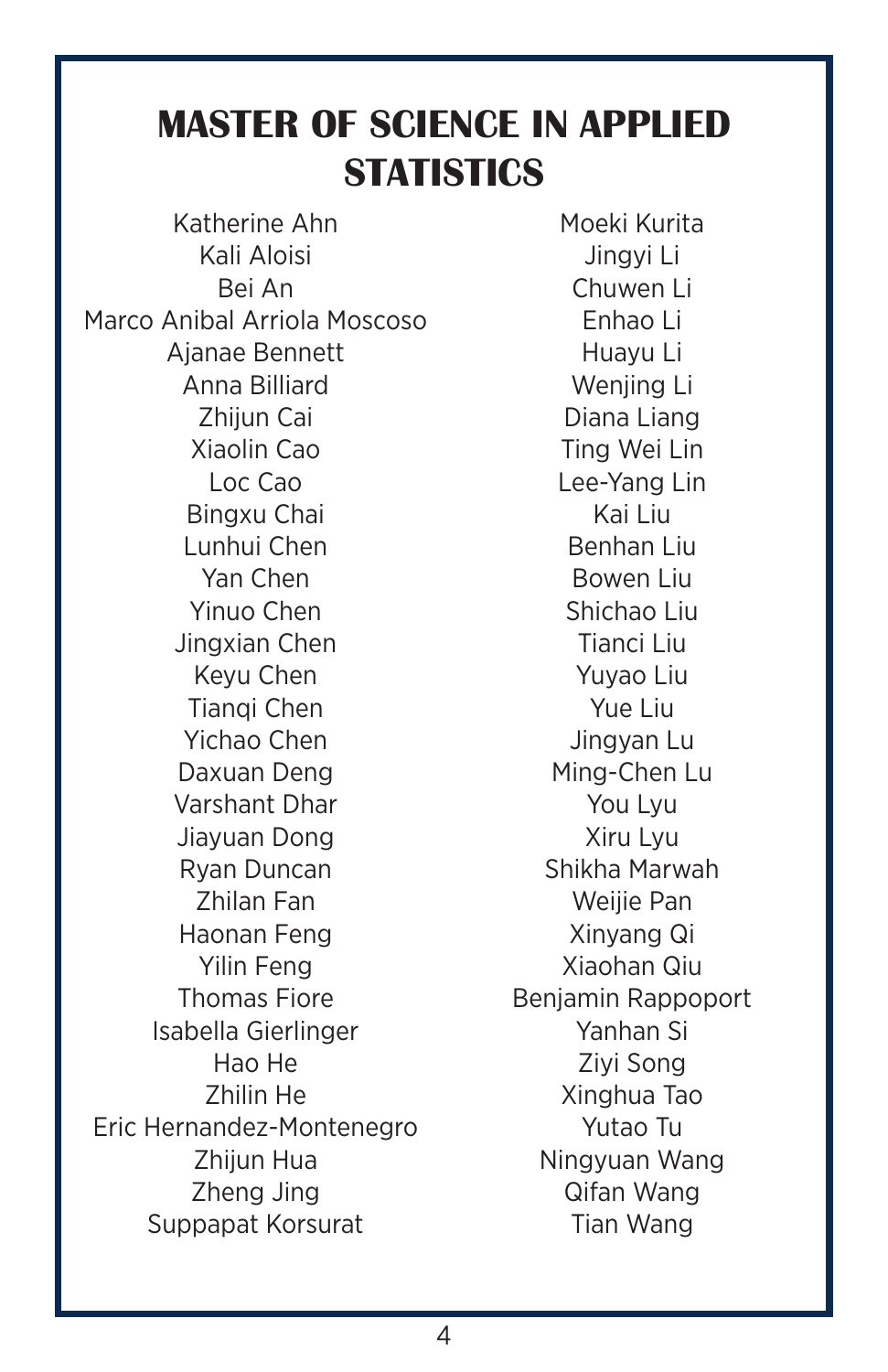#### **MASTER OF SCIENCE IN APPLIED STATISTICS (CONT.)**

Karen Wang Xiao Wang Yujia Wang Yuying Wang Xinran Wu Xinrui Wu Jingwen Xiao Jiannan Xu Yiyi Xu Yingyi Yang Zhen Yang Ziqian Ye Yuan Zeng Rongqian Zhang Lei Zhang Yueyang Zhang Sijun Zhang Zhe Zhao Shichao Zhong Wenjing Zhou

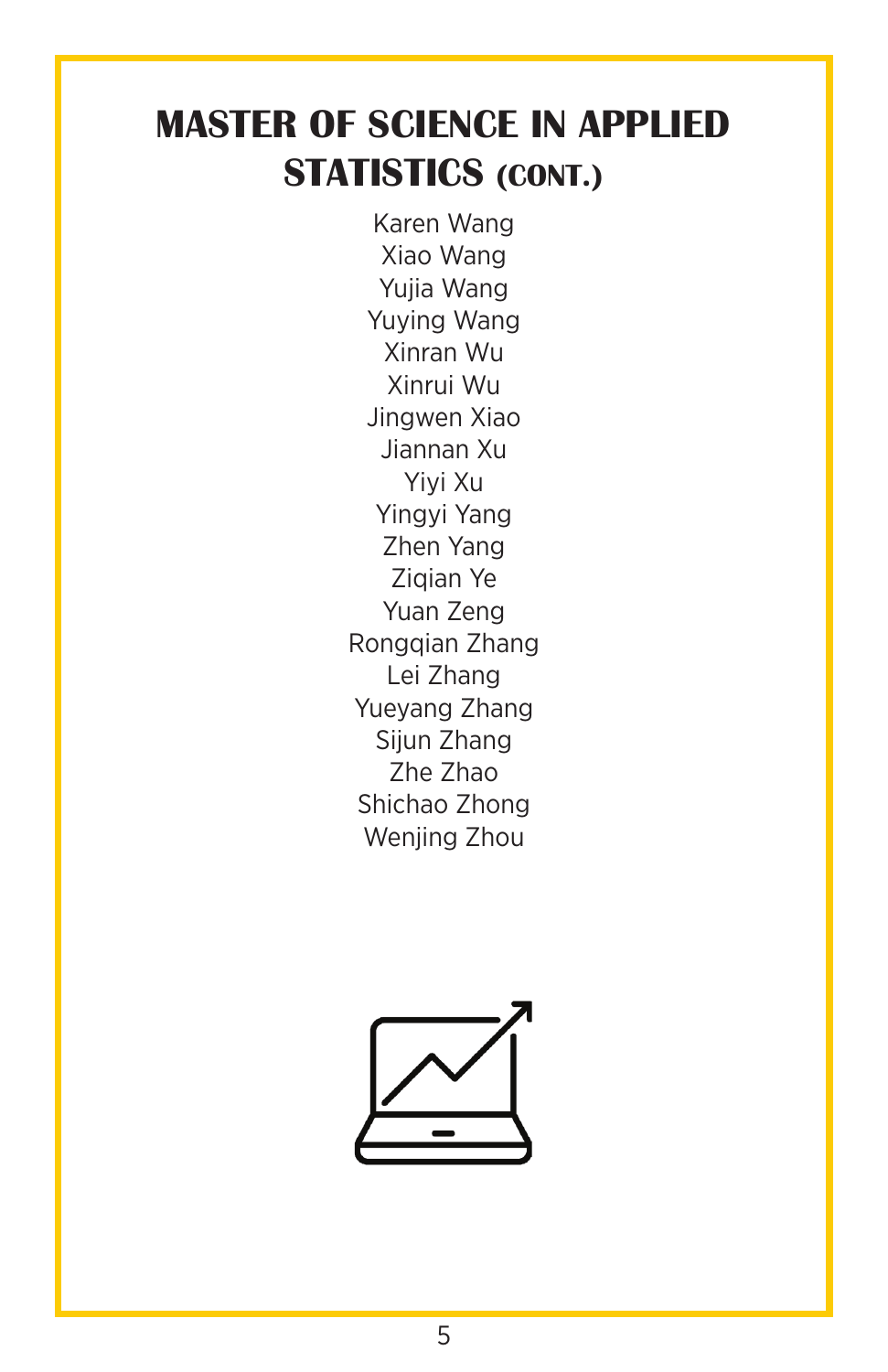#### **MASTER OF SCIENCE IN DATA SCIENCE**

Anshul Aggarwal Xudan Bai Shivika Bisen Palash Biswas Fenglong Cai Xianghao Chen Huiyang Ding Yue Du Ting Gong Ransheng Guan Zhihao Guo Oliver Hill Chung Hoon Hong Zeyuan Hu Pingxuan Huang Jiahui Ji Yanisa Kaewkhao Yin Kwong John Lee Ernest Leem Zhengyu Li Yin Liu Kunsheng Lyu Senwei Ma Hisamitsu Maeda

Aravind Mantravadi Qiwen Mao Dorsa Massihpour Weiye Mei Jiali Pan Nick Paris Yuyou Qian Amit Nityanand Sawant Kyle Schulz Shangquan Sun Spencer Vagg Kaiqi Wang Yun Wang Alyssa Wisk Gang Yang Hongxin Yang Yue Yu Martin Zanaj Zhewen Zhang Haomin Zhao Xijian Zhao Yicheng Zhou Haofeng Zhu Joshua Zimmer

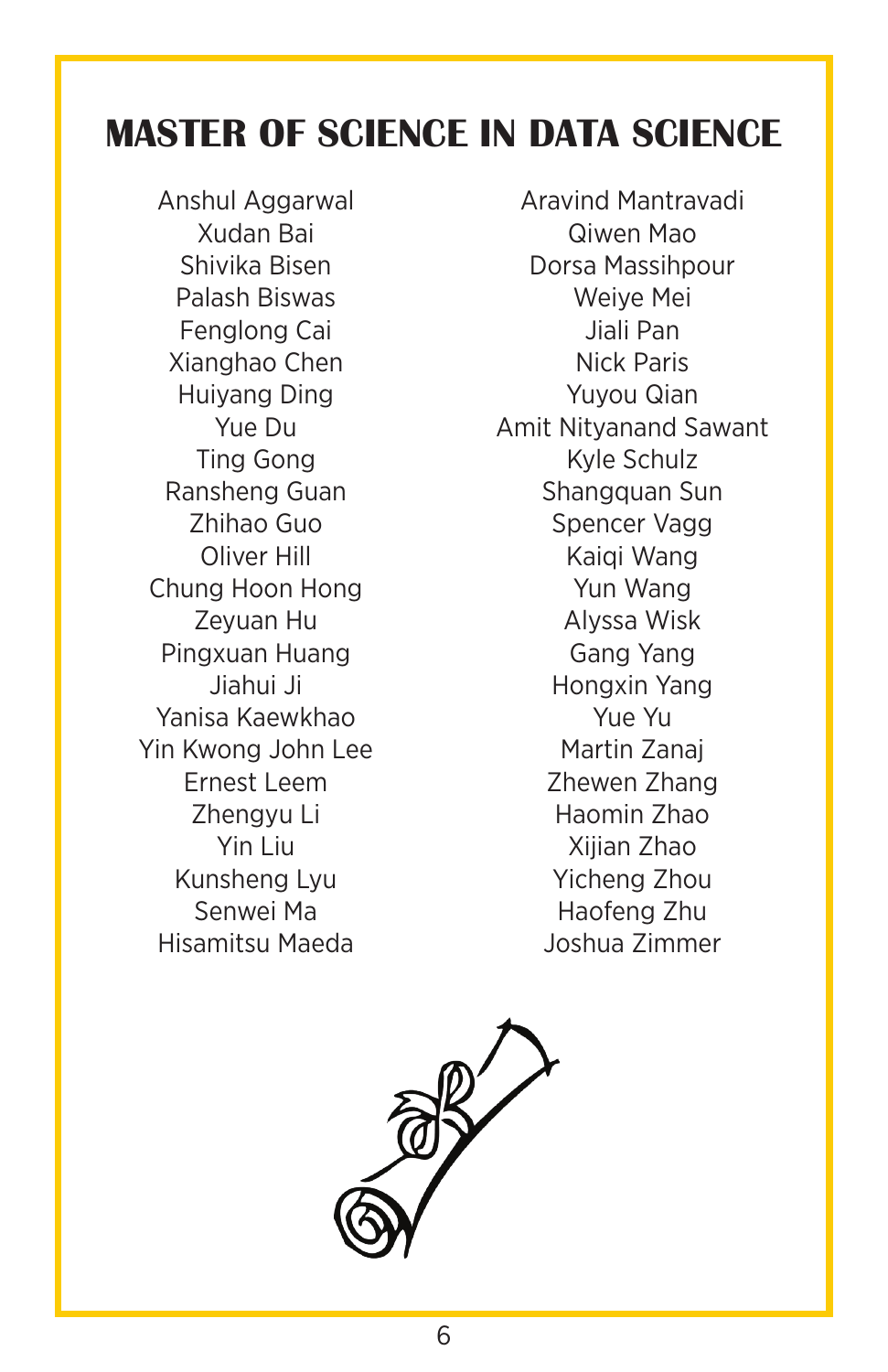#### **MASTER OF ARTS IN STATISTICS DUAL DEGREE**

Yuan Christian-He Elnaz Kabir Esmaeil Keyvanshokooh Zena Lapp Wesley Marrero Colon Kevin McAlister Peter Orchard Meredith Pedde Brian Thompson Qiushi Yu Kai Wang Brooke Wolford Lise Wei Patrick Wu Yang Zhang

#### **EMBEDDED MASTER OF ARTS IN STATISTICS**

Hamid Eftekhari Baekjin Kim Charlotte Mann Brian Manzo Yujia Pan Natasha Stewart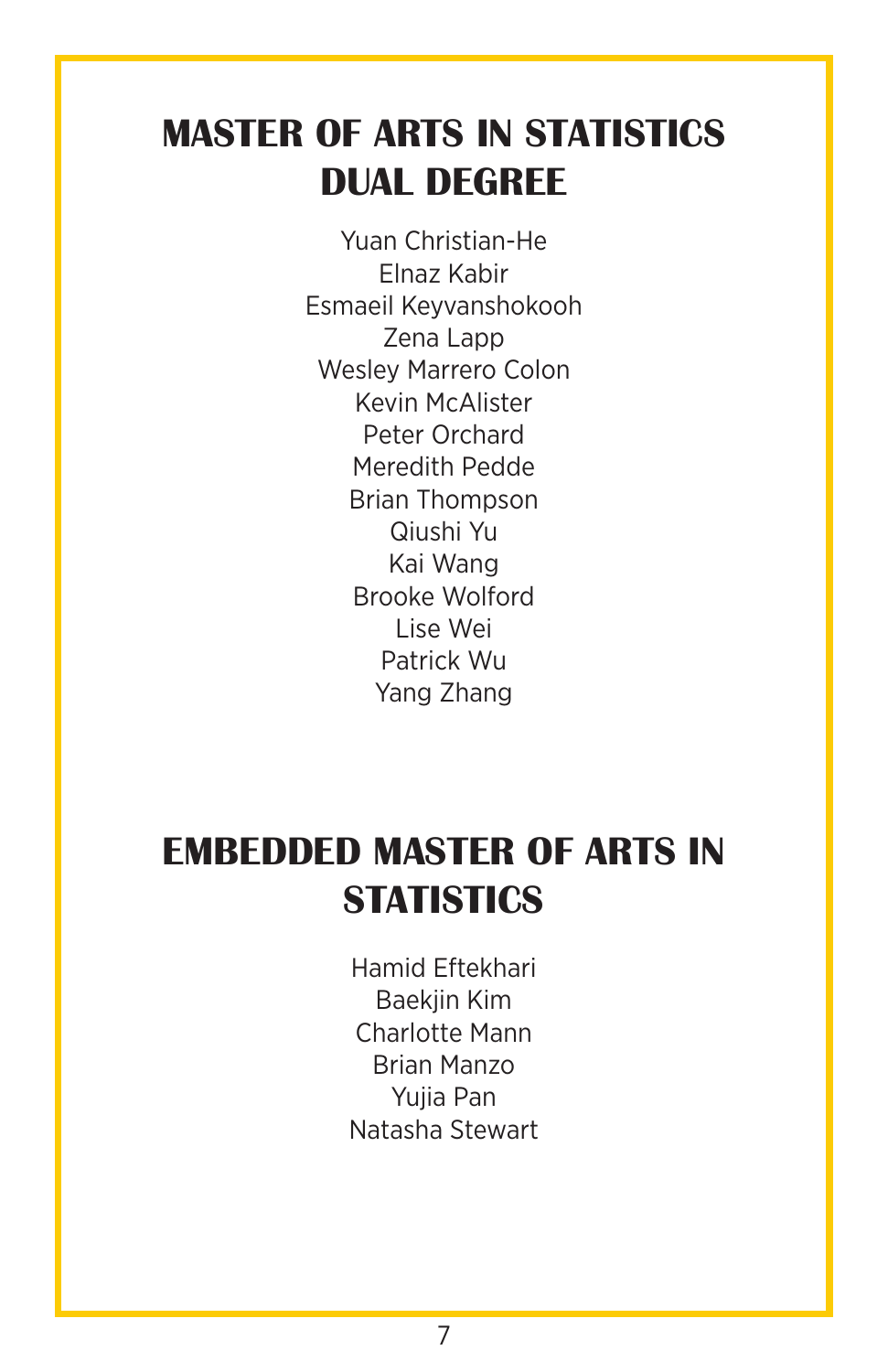#### **DEPARTMENT OF STATISTICS FACULTY**

Moulinath Banerjee, *Professor* Yang Chen, *Assistant Professor* Johann Gagnon-Bartsch, *Assistant Professor* Ben Hansen, *Associate Professor* Xuming He, *H.C. Carver Collegiate Professor* Tailen Hsing, *Michael Woodroofe Collegiate Professor* Edward Ionides, *Professor* Robert Keener, *Professor* Liza Levina, *Chair and Vijay Nair Collegiate Professor* Walter Mebane, *Professor* Long Nguyen, *Professor* Snigdha Panigrahi, *Assistant Professor* Jeffrey Regier, *Assistant Professor* Ya'acov Ritov, *Professor* Kerby Shedden, *Professor* Stilian Stoev, *Professor* Yuekai Sun, *Assistant Professor* Kean Ming Tan, *Assistant Professor* Jonathan Terhorst, *Assistant Professor* Ambuj Tewari, *Associate Professor* Naisyin Wang, *Professor* Gongjun Xu, *Associate Professor* Ji Zhu, *Professor* Ziwei Zhu, *Assistant Professor*

#### **STAFF**

Nicholle Cardinal, *Communications Coordinator* Gina Cornacchia, *Undergraduate Program Coordinator* Brian Cox, *Undergraduate Program Assistant* Kate Davis, *Graduate Program Assistant* Judy McDonald, *Executive Assistant* Jean McKee, *Student Services Manager* Ty Smith, *Master's Program Coordinator* Bebe Zuniga-Valentino, *Department Administrator*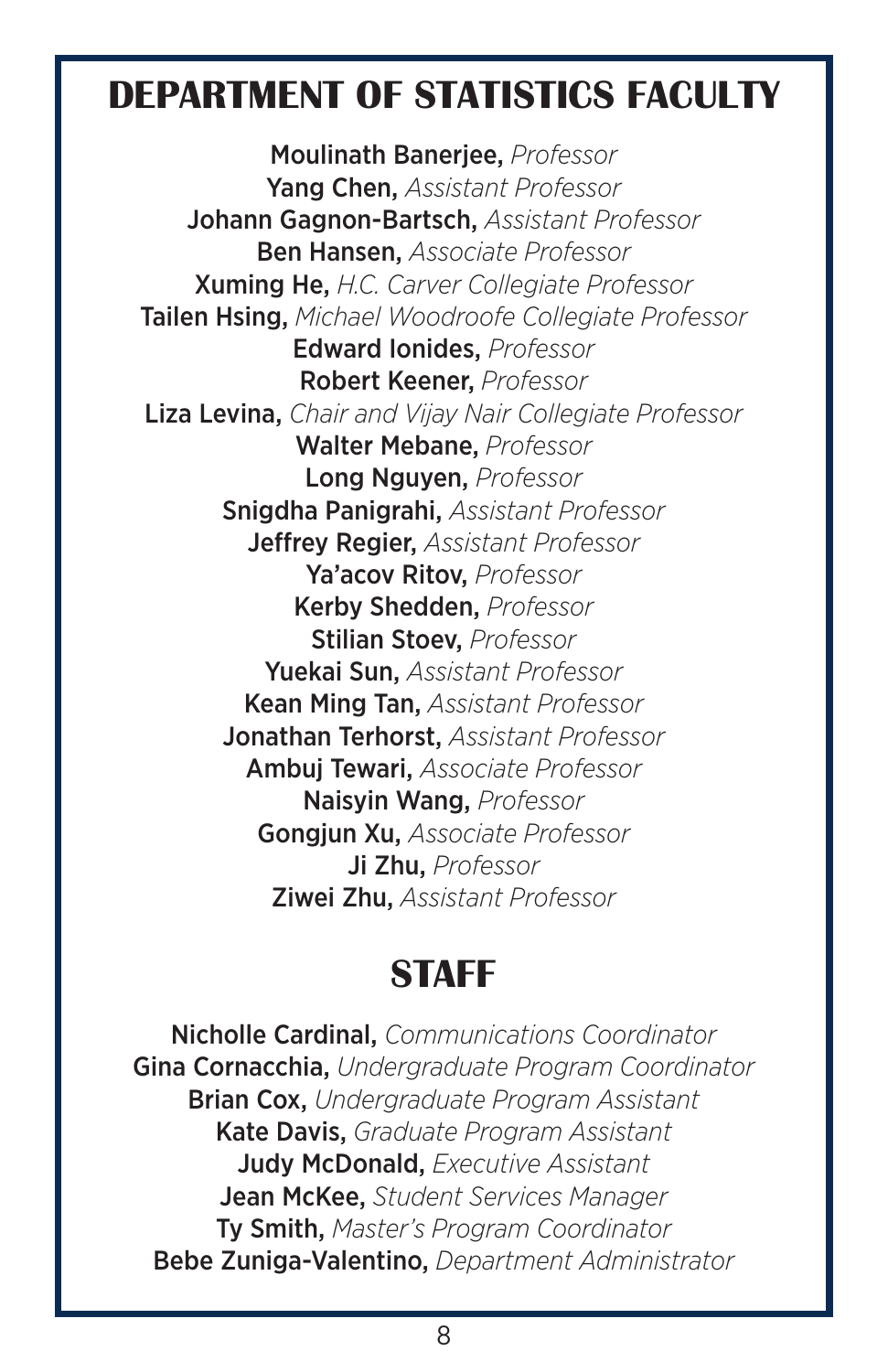#### **AFFILIATED FACULTY**

Daniel Almirall, *Research Associate Professor (Survey Research Center)* Fred Feinberg, *Professor (Ross School of Business)* Rich Gonzalez, *Professor (Psychology)* Alfred Hero, *Professor (Electrical Engineering & Computer Science)* James Joyce, *Professor (Philosophy)* Roderick J.A. Little,

*Professor (Biostatistics)*

Kevin Quinn, *Professor (Political Science)*

Clayton Scott, *Professor (Electrical Engineering & Computer Science)*

> Jun Zhang, *Professor (Psychology)*

#### **LECTURERS**

Julie Deeke Nadiya Fink Mark Fredrickson Paul Green Elaine Hembree Brandon Legried Octavio Mesner Jack Miller Shyamala Nagaraj Mary Ann Ritter Alicia Romero Mark Rulkowski Brian Thelen